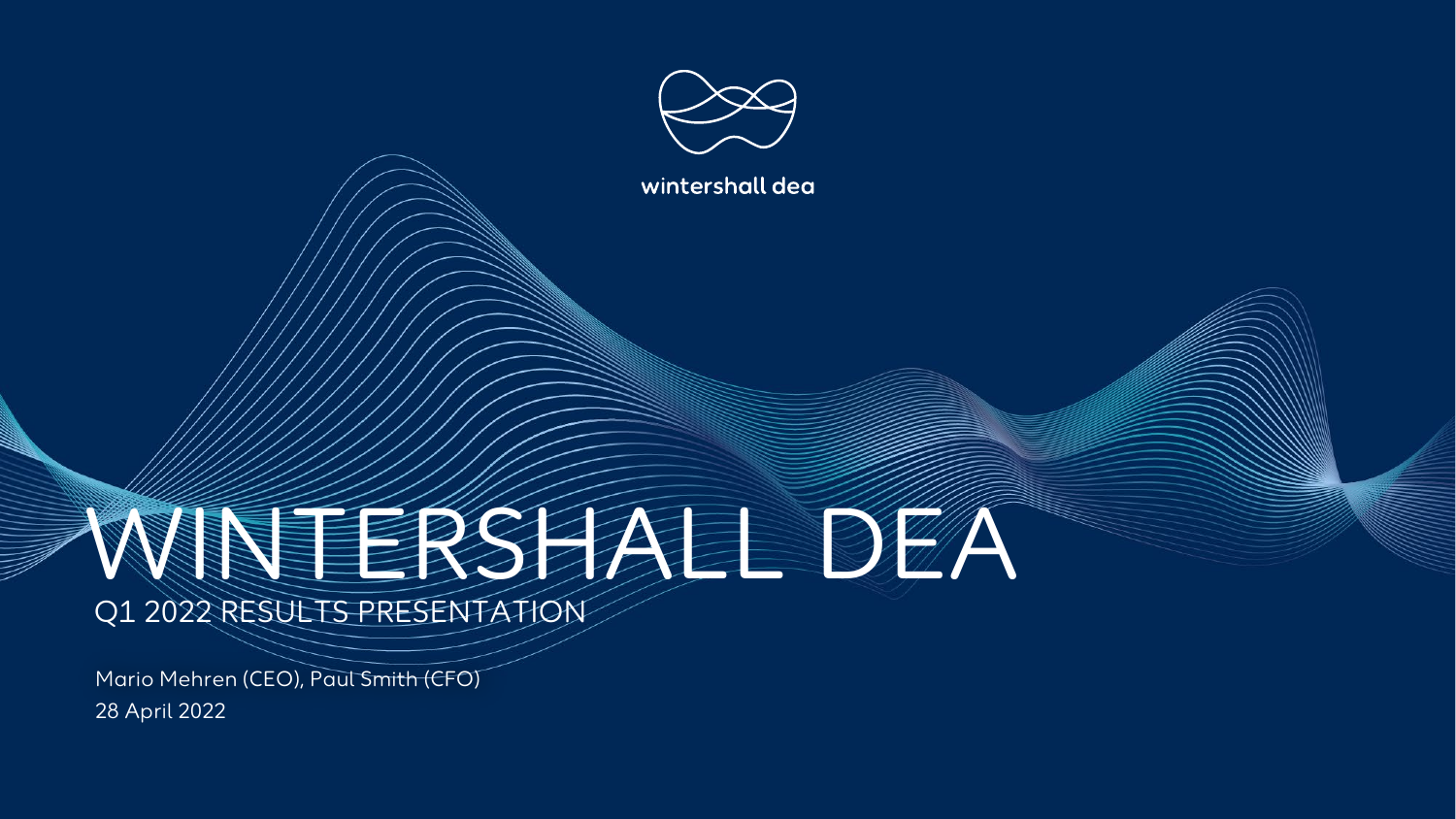

#### Q1 2022 RESULTS PRESENTATION DISCLAIMER

This document has been prepared by Wintershall Dea AG ("the Company") for information purposes only.

The information contained in this document has not been independently verified and no representation or warranty, express or implied, is made as to, and no reliance should be placed on, the fairness, accuracy, completeness None of the Company or any of their respective affiliates, advisors, or representatives shall have any liability whatsoever (in negligence or otherwise) for any loss whatsoever arising from any use of this document, or its

This document does not constitute, or form part of, an offer or invitation to purchase any securities and neither it nor part of it shall form the basis of, or be relied upon in connection with, any contract or commitment

#### **Forward-Looking Statements**

This document includes projections and other "forward-looking statements", which are based on expectations of the Company's management and projections about future events and financial performance as of the date of the pre involve a number of risks, uncertainties, and assumptions about the Company and its subsidiaries, which are beyond the control of the Company. In light of these risks, uncertainties and assumptions, actual results may not forward-looking statements and from the past performance of the Company. As a result, you should not rely on these forward-looking statements. The Company accepts no obligation to update any forward-looking statements set developments.

If the company uses terms like "Net zero by 2030", "Net zero GHG emissions by 2030" or similar expressions they refer to the target to reduce the Scope 1 and Scope 2 greenhouse gas emissions of the upstream activities (ope

#### **Non GAAP and Non IFRS Financial Measures**

This document contains certain non GAAP and non IFRS measures and ratios, including for example EBITDAX, net debt, net working capital, coverage ratios and EBITDAX per boe that are not required by, or presented in accordan

These non GAAP and non IFRS measures and ratios may not be comparable to similarly titled measures used by other companies and have limitations as analytical tools and should not be considered in isolation or as a substitu IFRS or any GAAP. The Company's management uses these measures to measure operating performance and liquidity as a basis for strategic planning and forecasting, as well as monitoring certain aspects of our operating cash f and ratios such as EBITDAX, coverage ratios and EBITDAX per boe are not measurements of the Company's performance or liquidity under IFRS and should not be considered as alternatives to operating profit, profit for the yea measures derived in accordance with IFRS or any GAAP or as alternatives to cash flow from operating, investing or financing activities.

#### Some of the limitations of EBITDAX are:

- They do not reflect the Company's cash expenditures or future requirements for contractual commitments
- They do not reflect changes in, or cash requirements for, our working capital needs
- They do not reflect the significant interest expense, or the cash requirements necessary, to service interest or principal payments on our debt
- . Although depreciation and amortization are non cash charges, the assets being depreciated and amortized will often need to be replaced in the future and EBITDAX does not reflect any cash requirements that would be requir
- They do not reflect the impact of certain cash charges resulting from matters we consider not to be indicative of our ongoing operations

Because of these limitations, EBITDAX should not be considered as measures of discretionary cash available to us to invest in the growth of our business or as measures of cash that will be available to us to meet our oblig

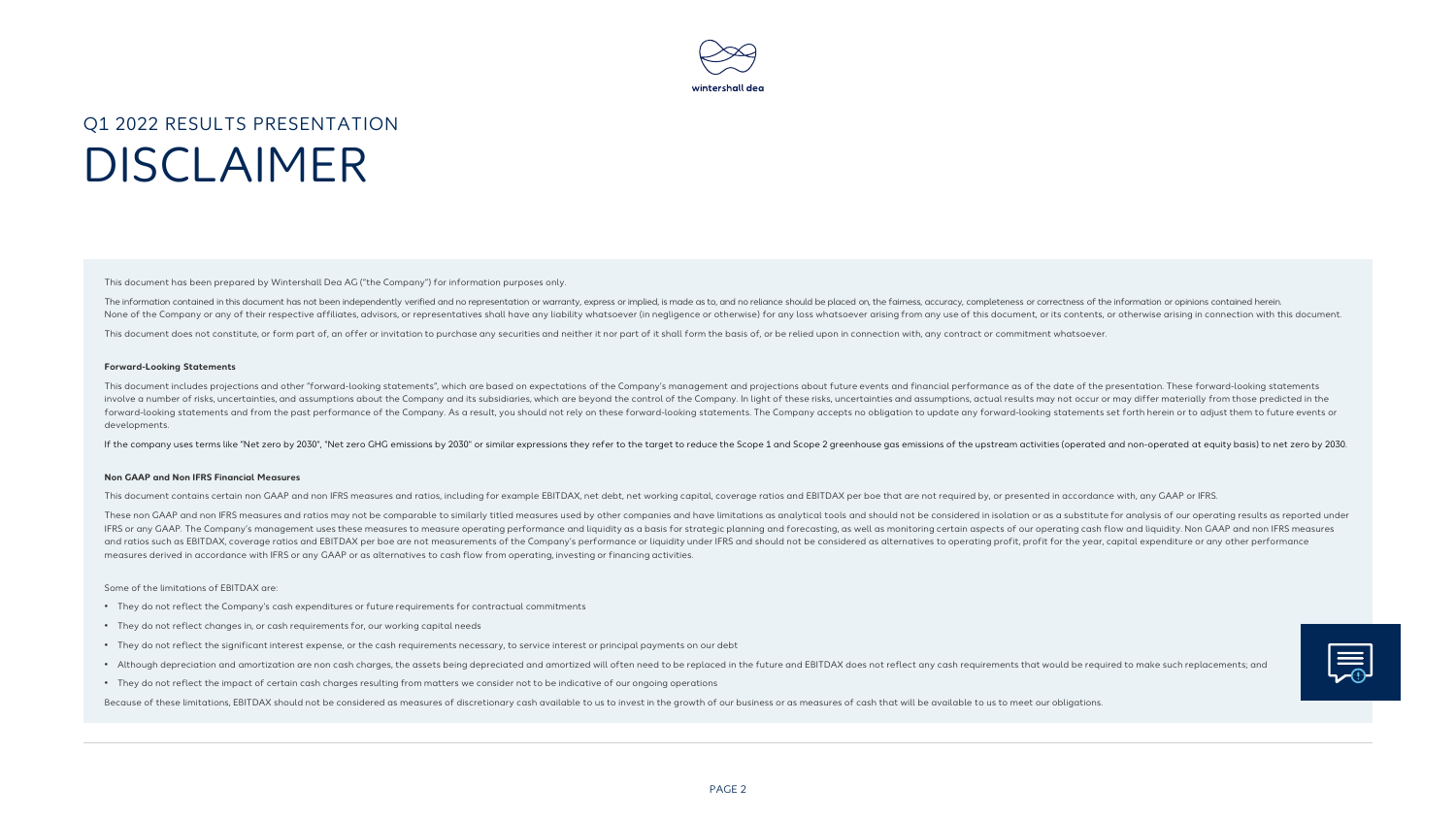# Q1 2022 REVIEW

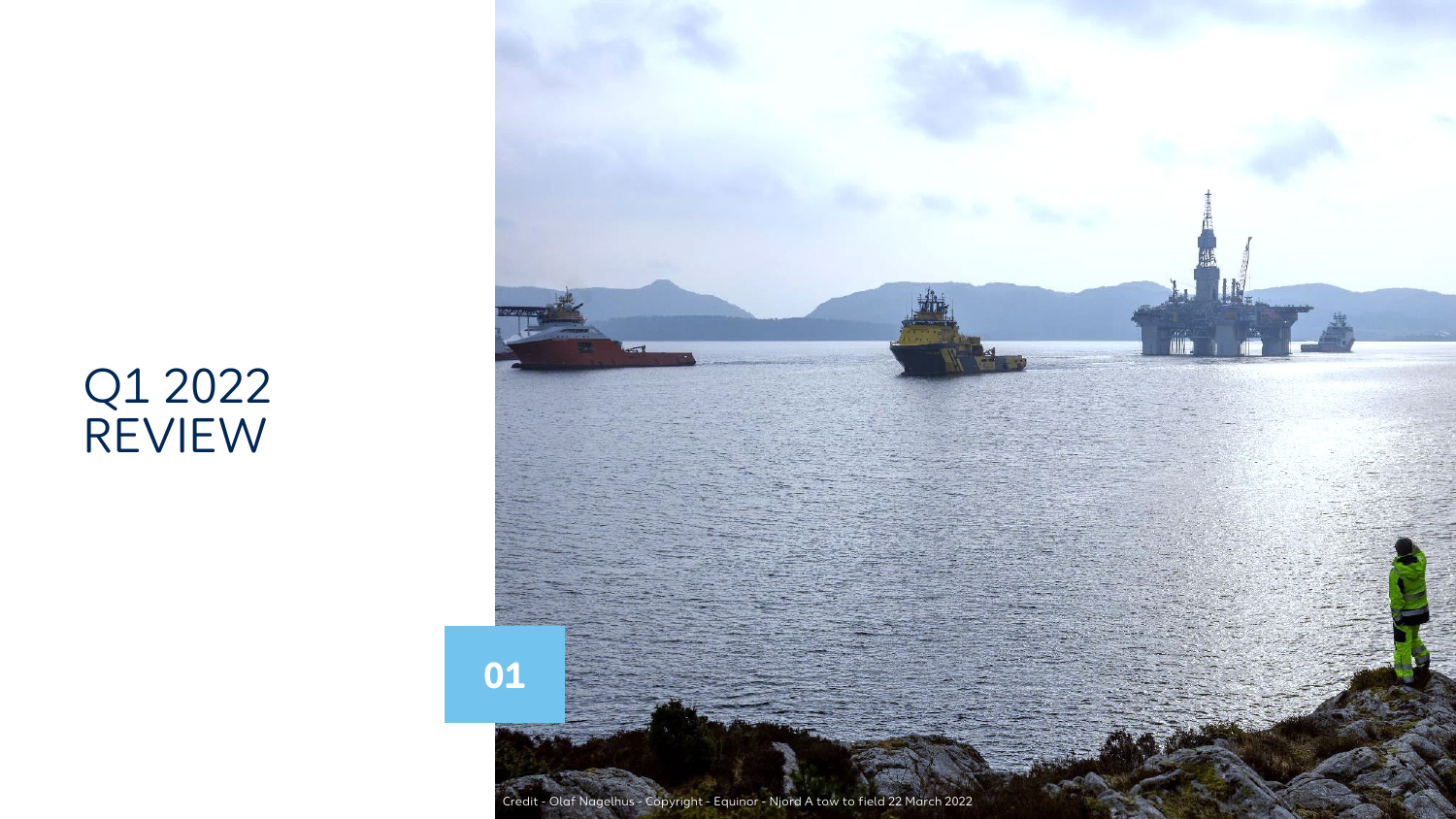### Q1 2022 RESULTS PRESENTATION KEY MESSAGES





#### **IMPACT FROM THE WAR ON UKRAINE**

- **Termination** of all planning for new projects and **stop all payments** to Russia;
- Nord Stream 2 **receivable impaired ~ €1 billion**;
- Central Bank of Russia **restrictions** on repatriation of dividends abroad;

#### **OPERATIONAL & FINANCIAL PERFOMANCE OTHER DEVELOPMENTS**

- Quarterly production **669,000** boe/d;
- Good financial performance and strong balance sheet:
	- EBITDAX of **€1.8 billion**;
	- Free cash flow of **€1 billion**;
	- Net debt of **€1.4 billion**, leverage reduced to **0.3x**;
	- Excellent cash position of **€3.1 billion,** thereof ~€500 million in Russia;
- On track to deliver three major projects in H2 2022 (Nova, Dvalin, Njord);

- Rating updates reflect **financial strength**:
	- Fitch BBB rating maintained with stable outlook;
	- Moody's Baa2 rating placed under review;
- **Reduced 2021 common dividend** to the statutory minimum of €6 million, flexibility for further distribution later this year depending on circumstances;
- Preference shares held by BASF will convert into ordinary shares on 1 May **– increasing BASF ordinary shareholding to 72.7%** from current 67%.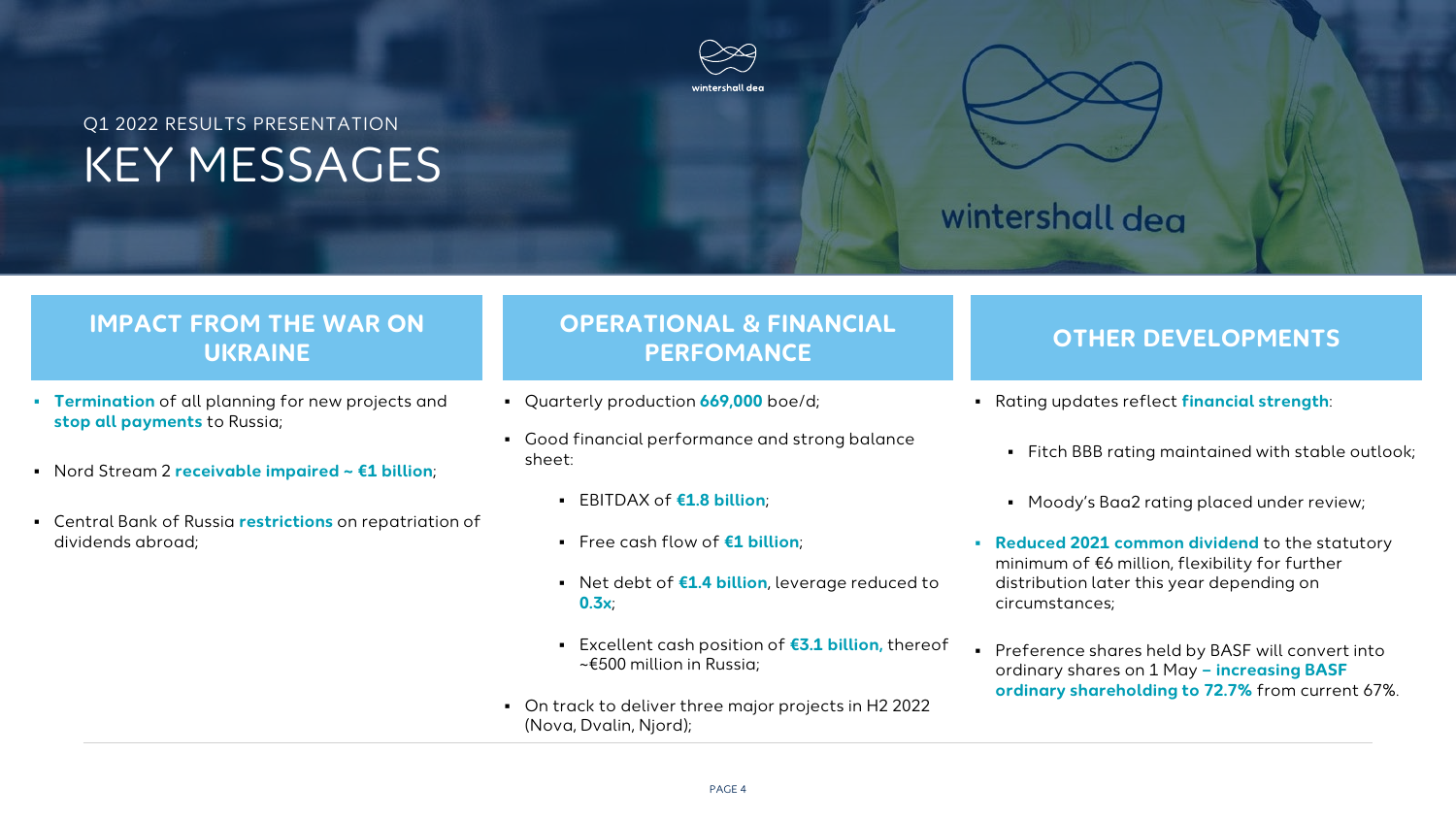# FINANCIAL AND OPERATIONAL RESULTS

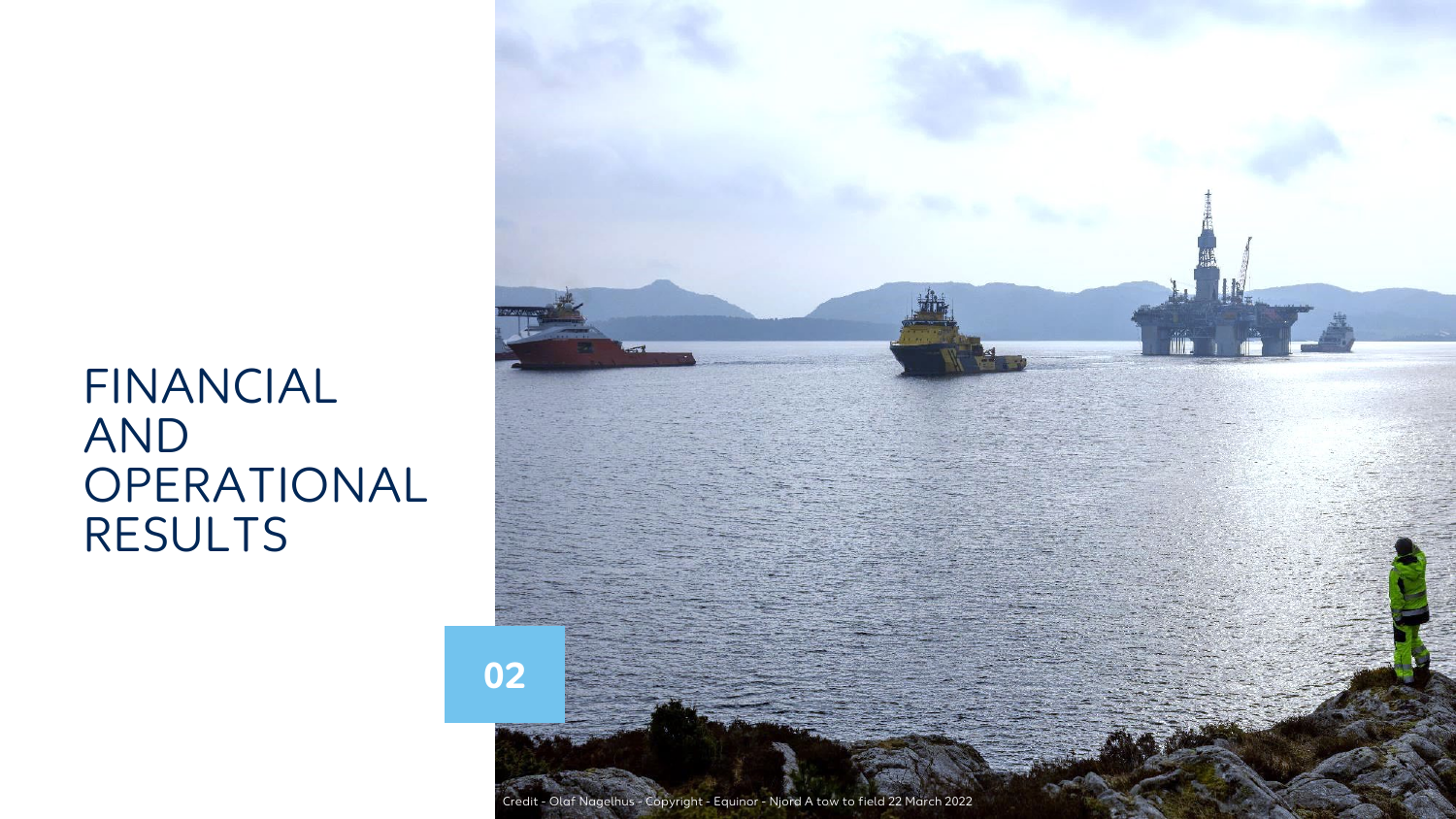

# Q1 2022 RESULTS PRESENTATION GAS AND OIL PRICE DEVELOPMENT



SOURCE: HEREN/ARGUS; FX CONVERSION ACCORDING TO ECB

SOURCE: PLATTS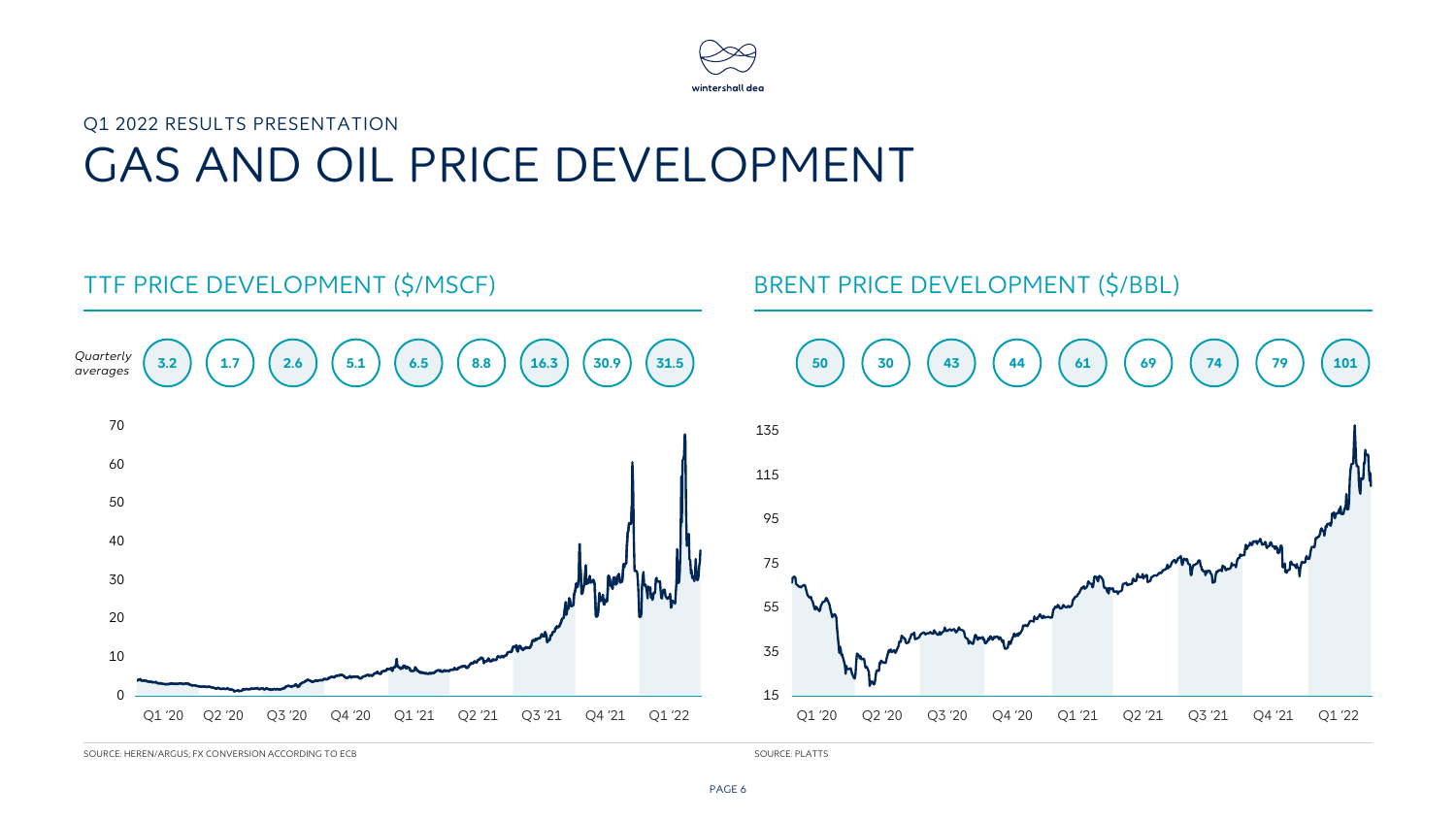

# Q1 2022 RESULTS PRESENTATION Q1 2022 PERFORMANCE SUMMARY



1 | BASED ON THE LAST 12 MONTHS PER MILLION HOURS WORKED

2 | ON A WORKING INTEREST BASIS, INCLUDING PROPORTIONAL PRODUCTION FROM AT EQUITY ACCOUNTED COMPANIES, EXCLUDING LIBYA ON-SHORE PRODUCTION

3 | EXCLUDING ONE-OFF EFFECT IN Q4 2021 RELATED TO A PRE-MERGER COMMERCIAL SETTLEMENT WITH A THIRD PARTY

4 | EXCLUDING CAPITALIZED EXPLORATION AND ACQUISITIONS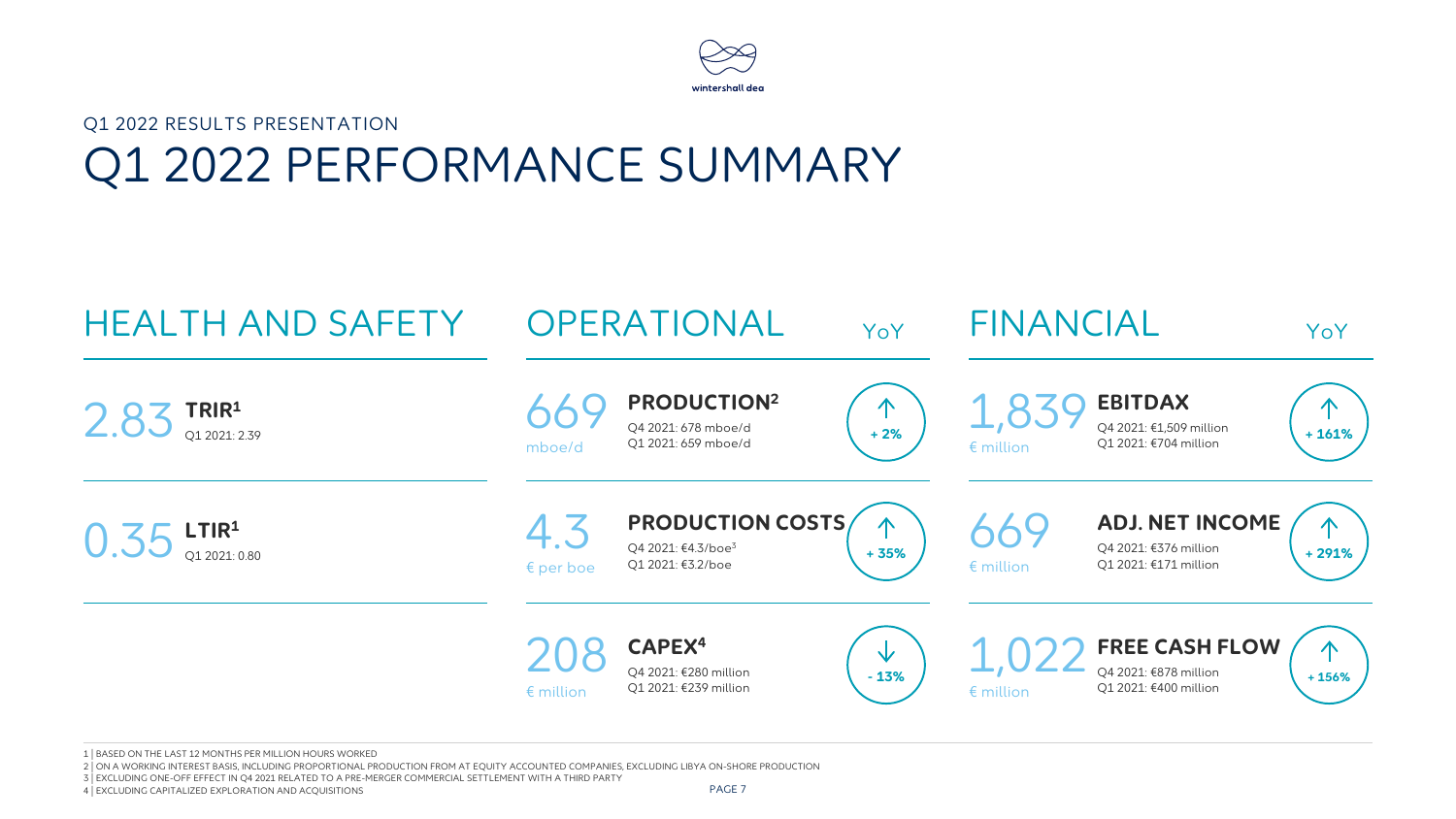

#### Q1 2022 RESULTS PRESENTATION REALISATIONS

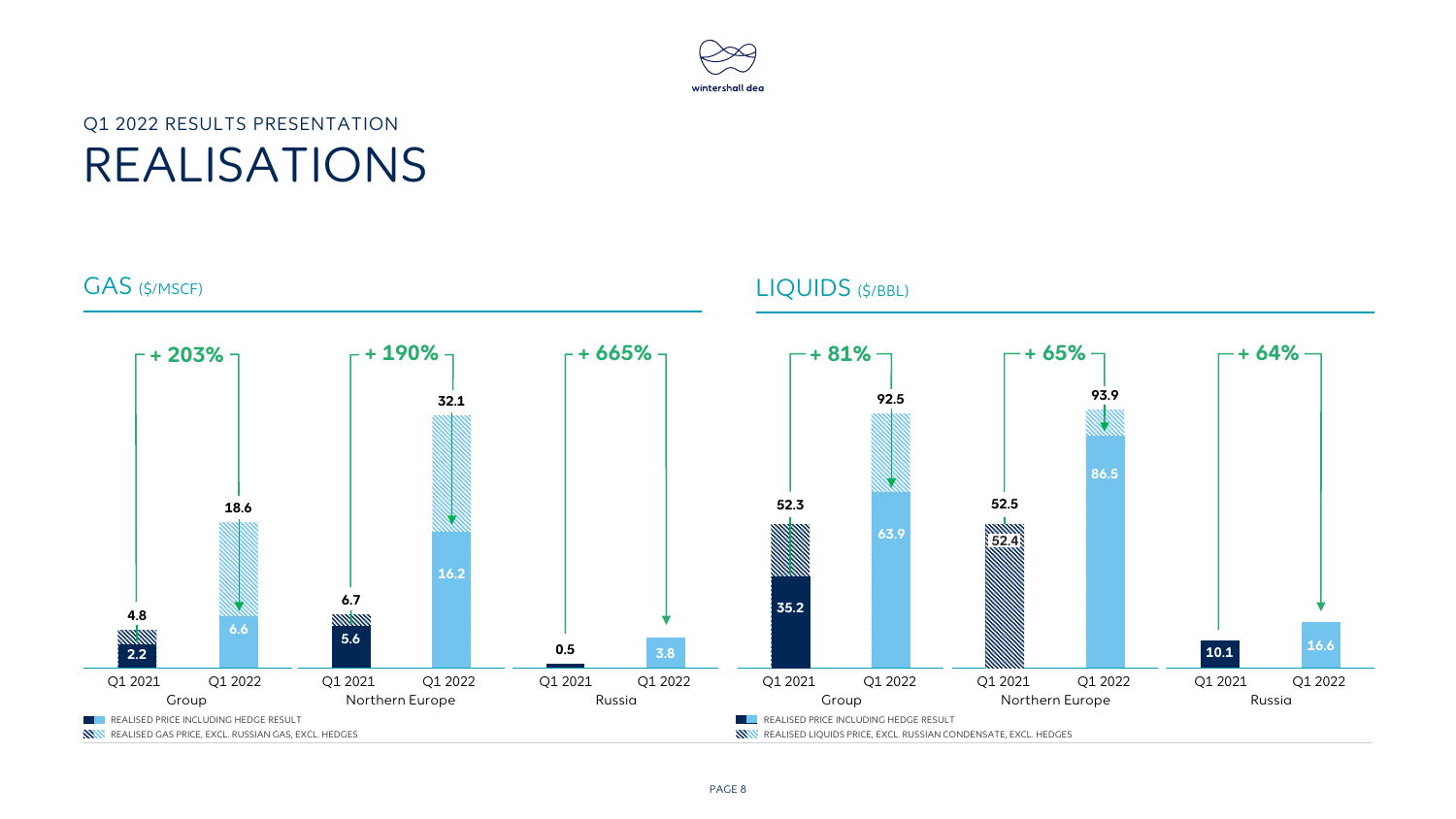

#### Q1 2022 RESULTS PRESENTATION PRODUCTION COSTS

#### PRODUCTION COSTS EVOLUTION (€/BOE) PRODUCTION COSTS PER REGION (€/BOE)



1 | EXCLUDING ONE-OFF EFFECTS IN Q4 2021 RELATED TO A PRE-MERGER COMMERCIAL SETTLEMENT WITH A THIRD PARTY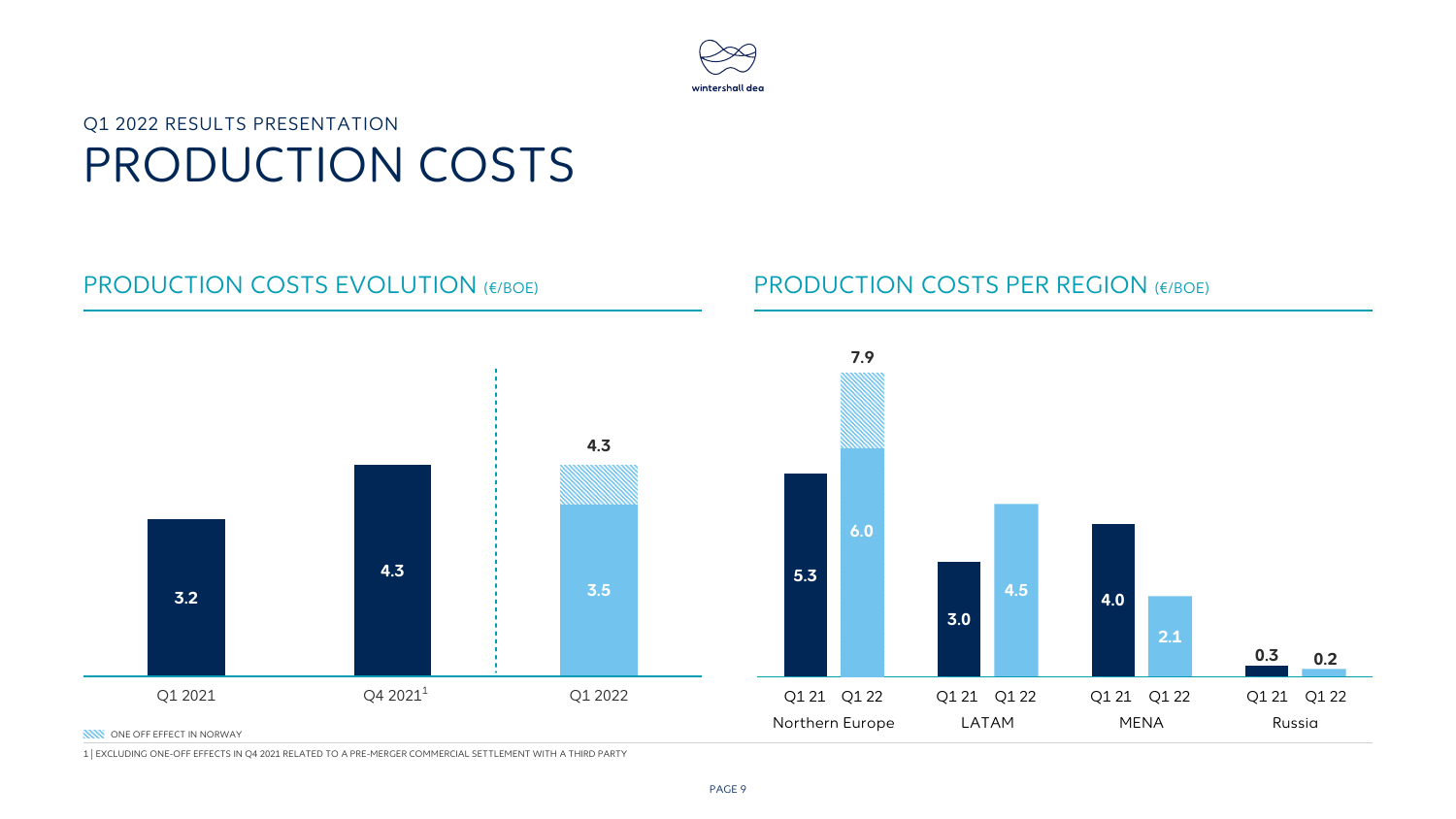

### Q1 2022 RESULTS PRESENTATION FINANCIAL PERFORMANCE



#### EBITDAX (€ MILLION) NET INCOME / ADJUSTED NET INCOME (€ MILLION)



1 | INCLUDING NET IMPAIRMENTS ON ASSETS AND P&L EFFECTS OF HEDGE POSITIONS DUE TO RECENT PRICE VOLATILITY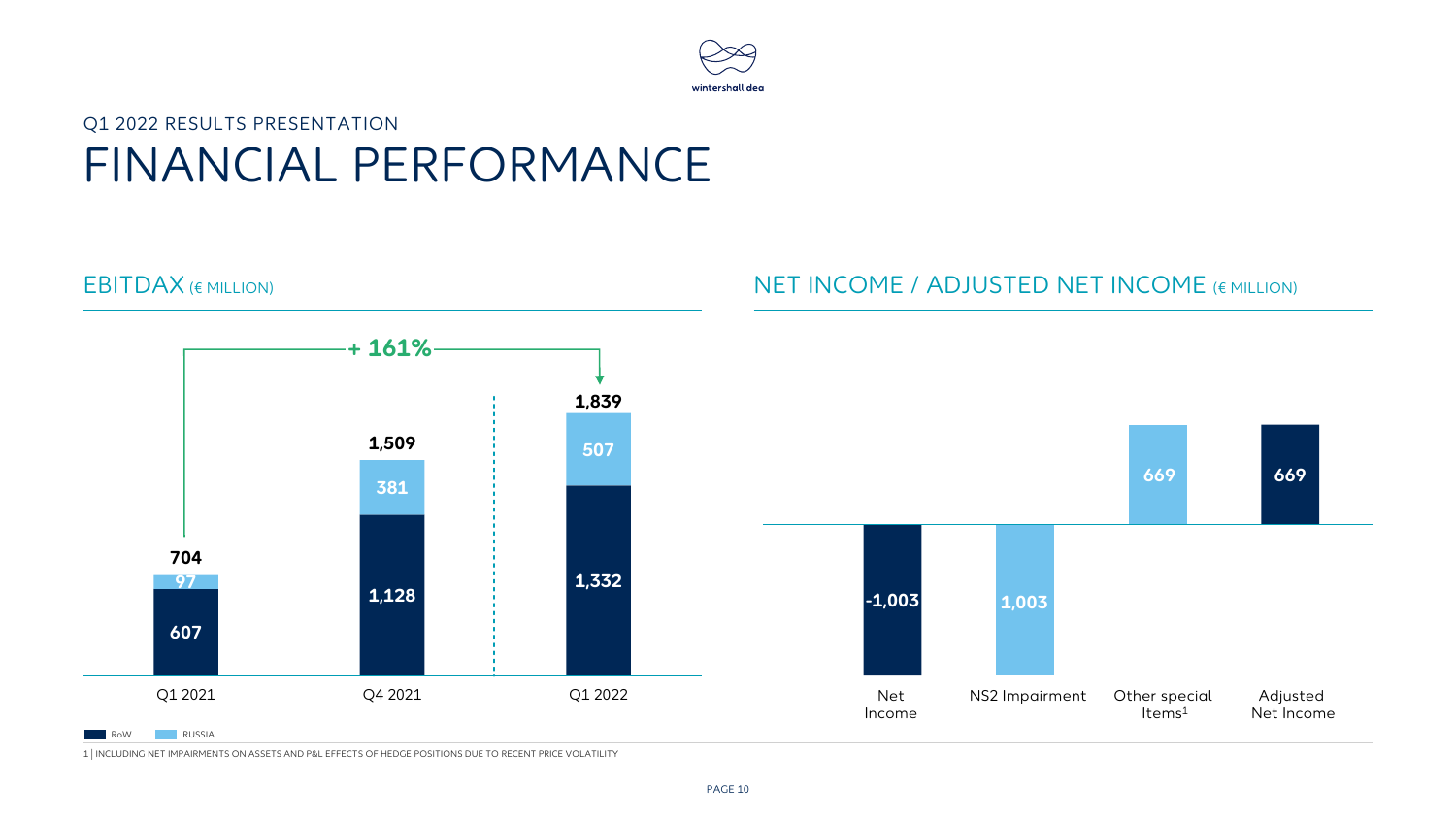

### Q1 2022 RESULTS PRESENTATION SOURCES AND USES OF CASH AND CASH FLOW



1 | INCLUDING FINANCIAL RECEIVABLES, PROCEEDS FROM THE DISPOSAL OF NON-CURRENT ASSETS/DIVESTITURES AND FX EFFECTS IN CASH AND CASH EQUIVALENTS

2 | INCLUDING DISTRIBUTIONS PAID TO SUBORDINATED NOTES INVESTORS; CHANGES IN FINANCIAL RECEIVABLES / LIABILITIES FROM CASH POOLING AND OTHER CASH FLOW FROM FINANCING ACTIVITIES 3 | INCLUDING CAPITALISED EXPLORATION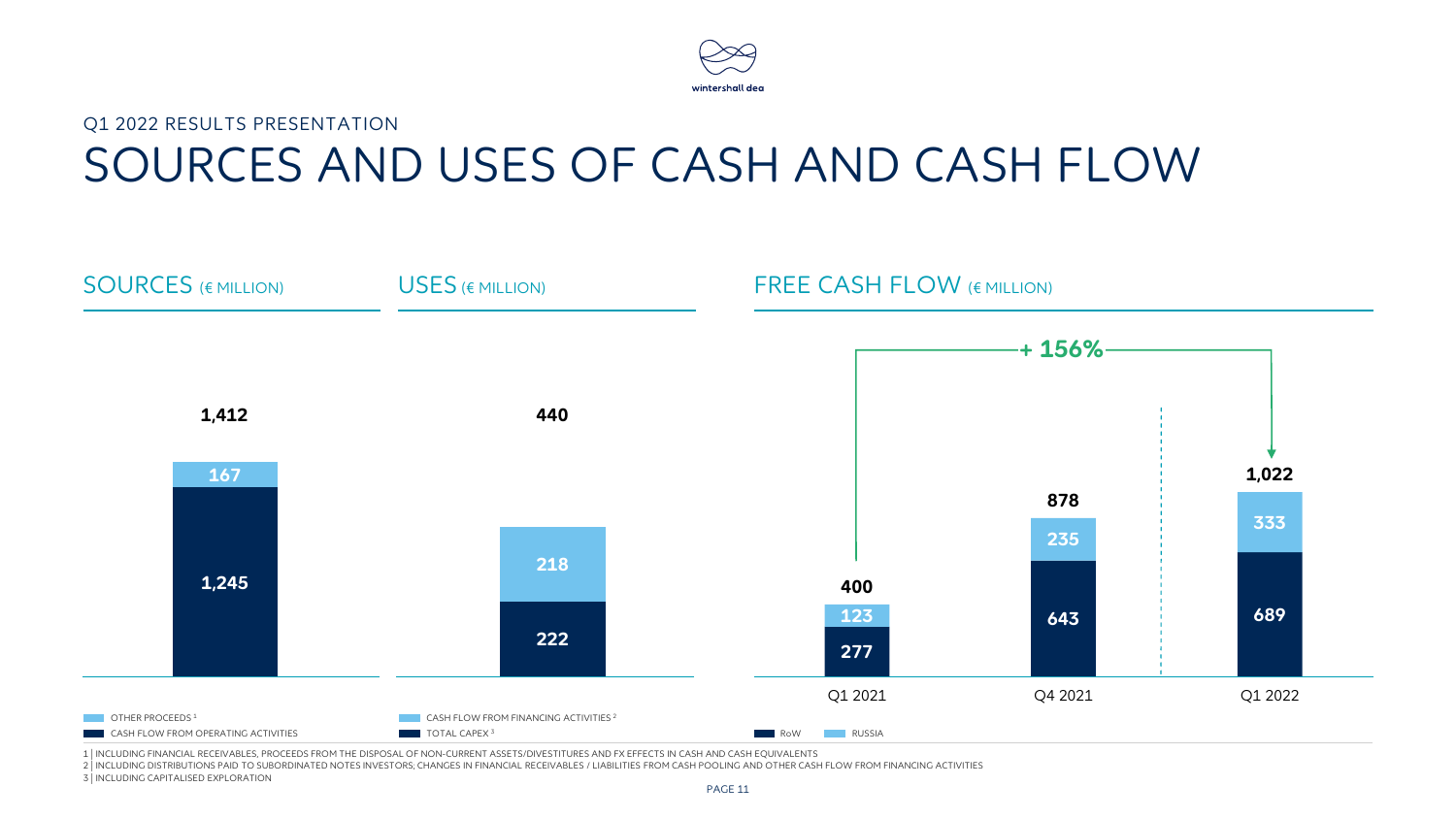

### ROBUST BALANCE SHEET Q1 2022 RESULTS PRESENTATION

#### NET DEBT (€ MILLION) And the COLUTION (X) LEVERAGE EVOLUTION (X)



1 | LIABILITIES FROM CASHPOOLING, LEASE LIABILITIES AND DEBT TO BANKS

2 | INCLUDING CASH EQUIVALENTS AND FINANCIAL RECEIVABLES FROM CASH POOLING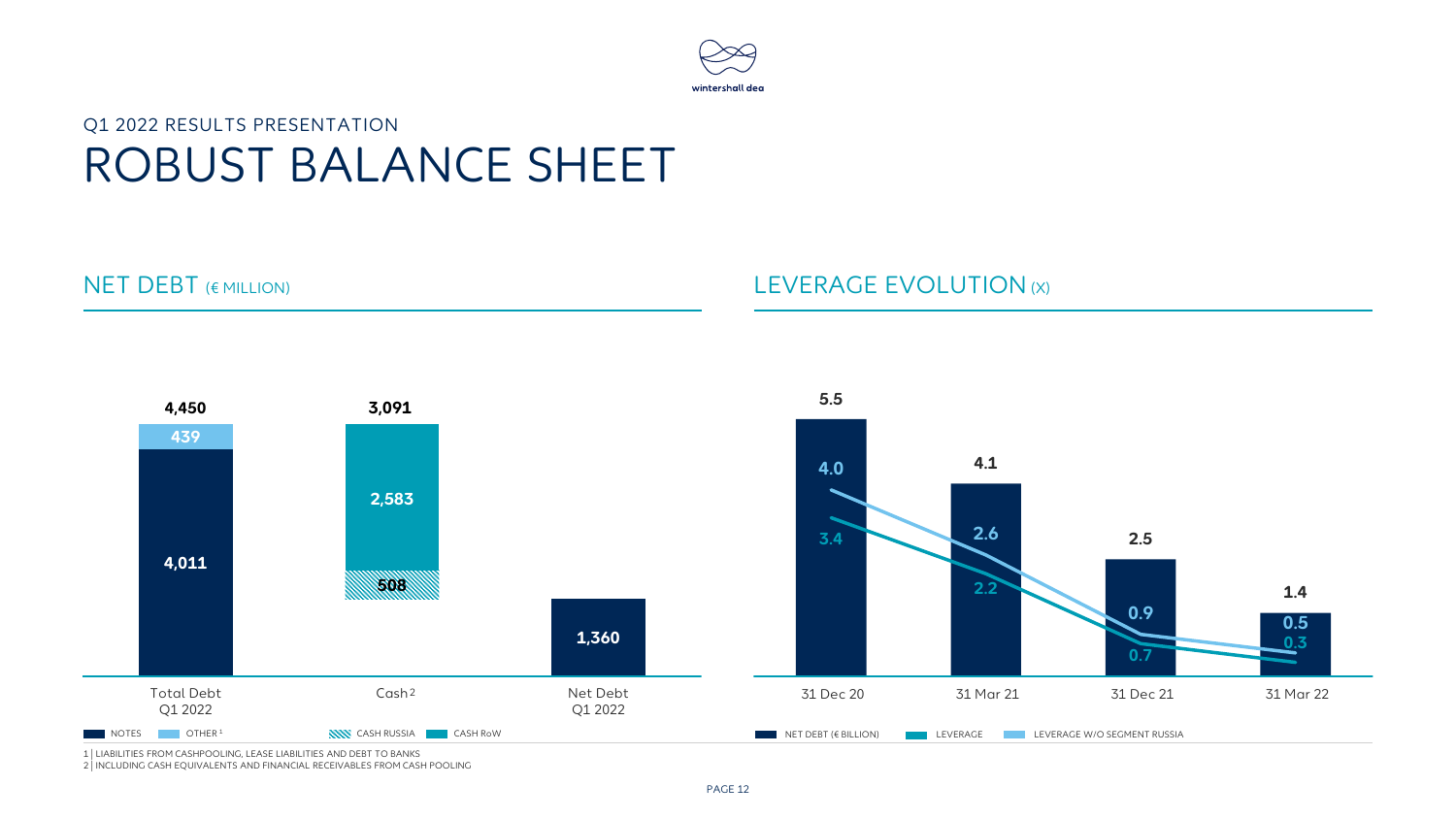# OUTLOOK

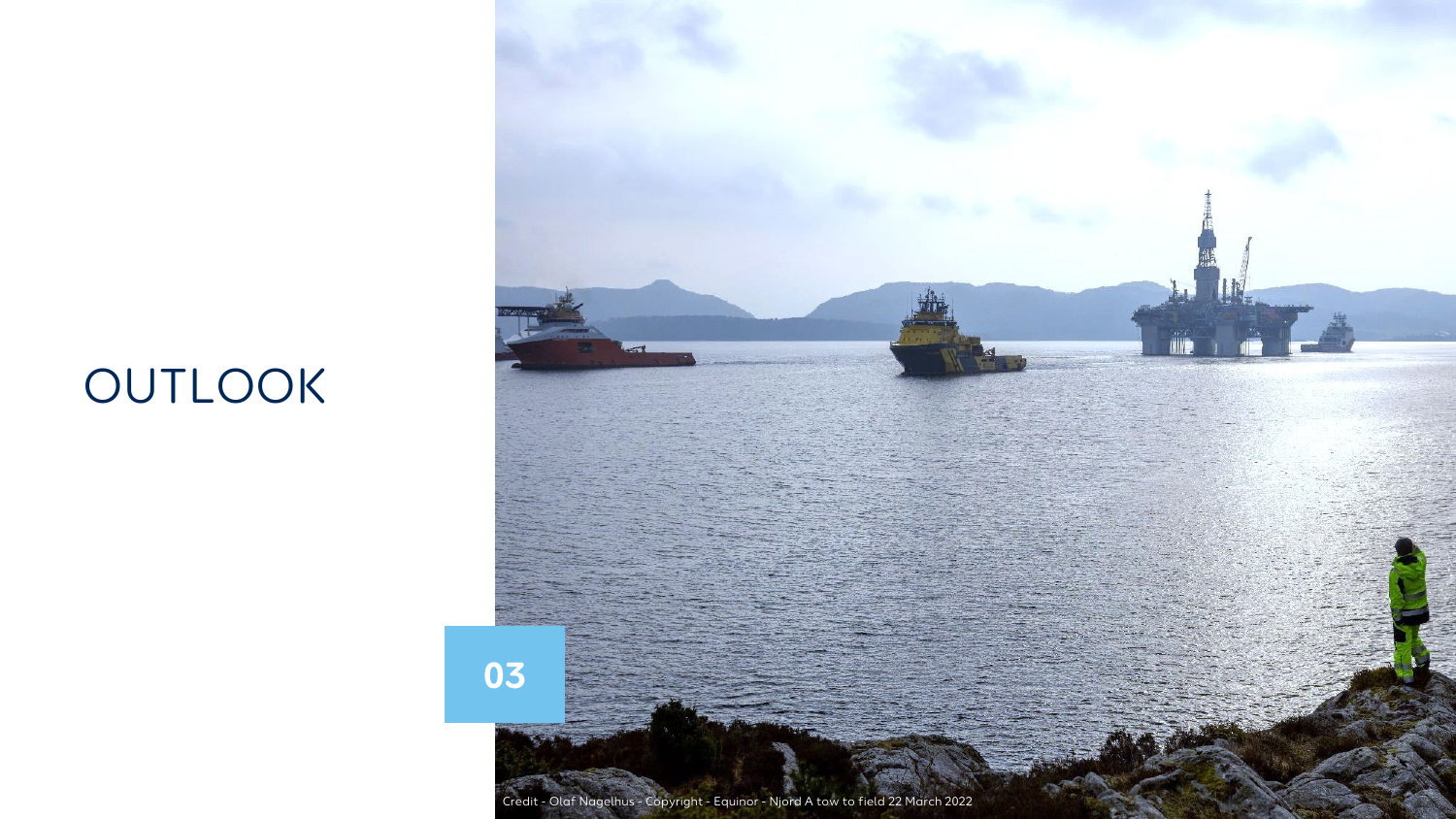

#### Q1 2022 RESULTS PRESENTATION GUIDANCE

|                                 | 2022 GUIDANCE (original) | Q1 2022 (actuals) | 2022 GUIDANCE |
|---------------------------------|--------------------------|-------------------|---------------|
| Production <sup>1</sup>         | $610 - 630$ mboe/d       | 669 mboe/d        | Unchanged     |
| <b>Capex</b>                    | €1,000 - 1,100 million   | €208 million      | Unchanged     |
| <b>Exploration Expenditures</b> | €200 - 250 million       | $£30$ million     | Unchanged     |

1 | ON A WORKING INTEREST BASIS, INCLUDING PROPORTIONAL PRODUCTION FROM AT EQUITY ACCOUNTED COMPANIES, EXCLUDING LIBYA ONSHORE PRODUCTION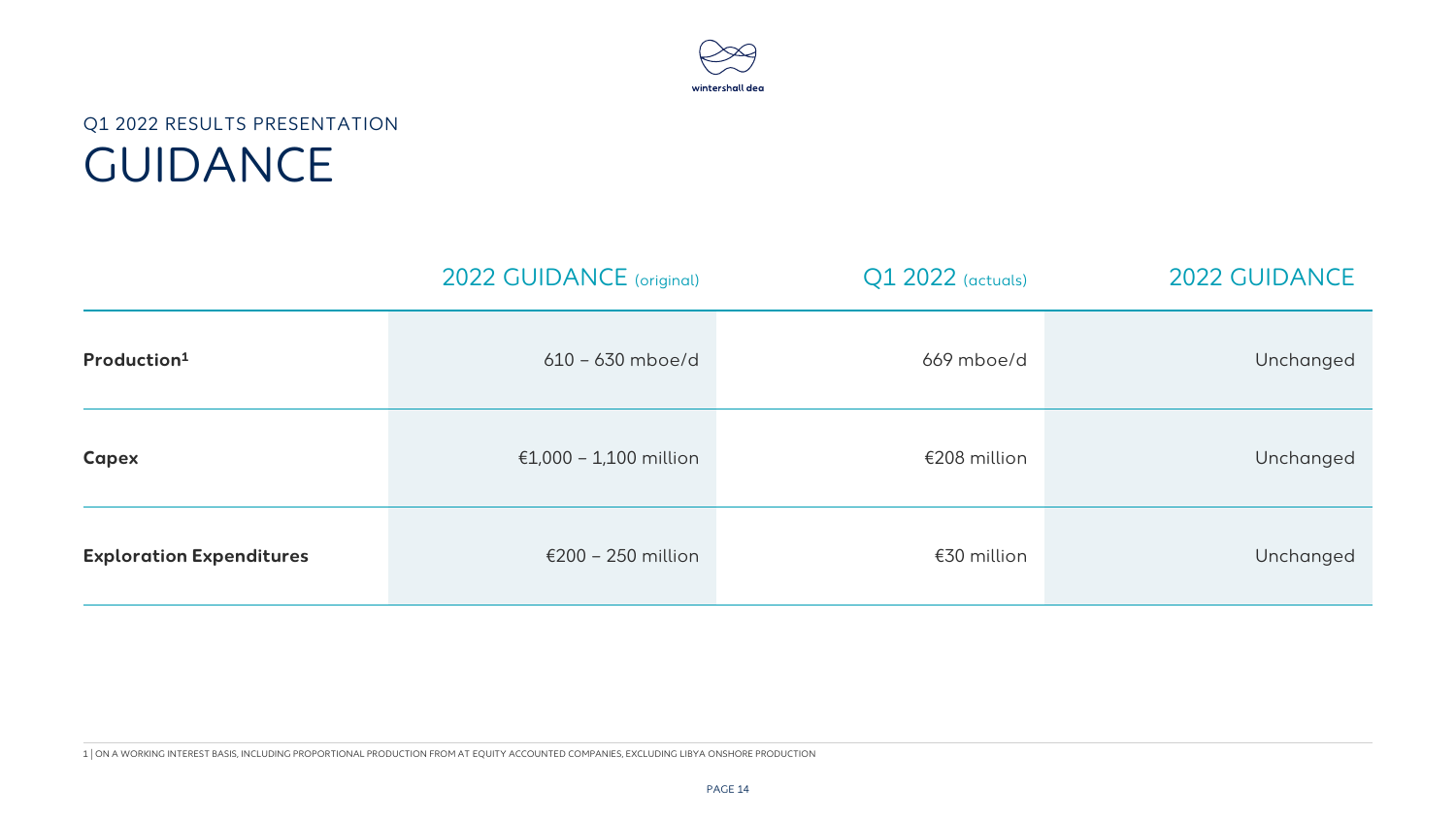# APPENDIX

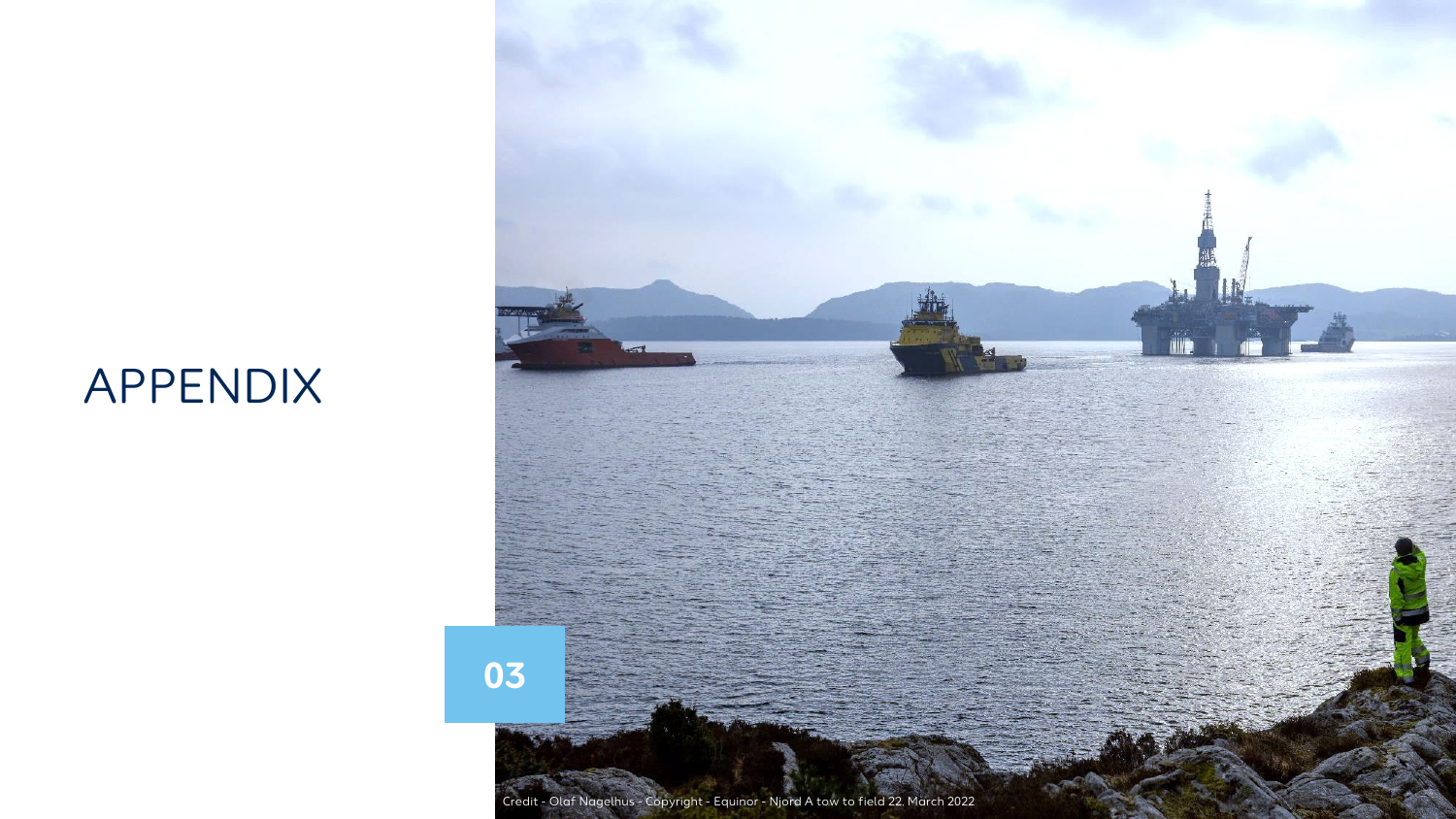

### 2022 SENSITIVITIES Q1 2022 RESULTS PRESENTATION

|                       | <b>EBITDAX</b>                                     | <b>FCF</b>                     |
|-----------------------|----------------------------------------------------|--------------------------------|
| +/- \$5/bbl Brent     | $+/- \sim \epsilon$ 90 million<br>+/- ~€55 million |                                |
| +/- \$1/mmbtu TTF/NBP | $+/-$ ~ $\epsilon$ 65 million                      | $+/- \sim \epsilon$ 40 million |

**Sensitivity applies only to the Brent and European gas excluding all domestic contract-based portfolio, such as Russia, Argentina, Egypt for the remainder of the year, i.e. April - December**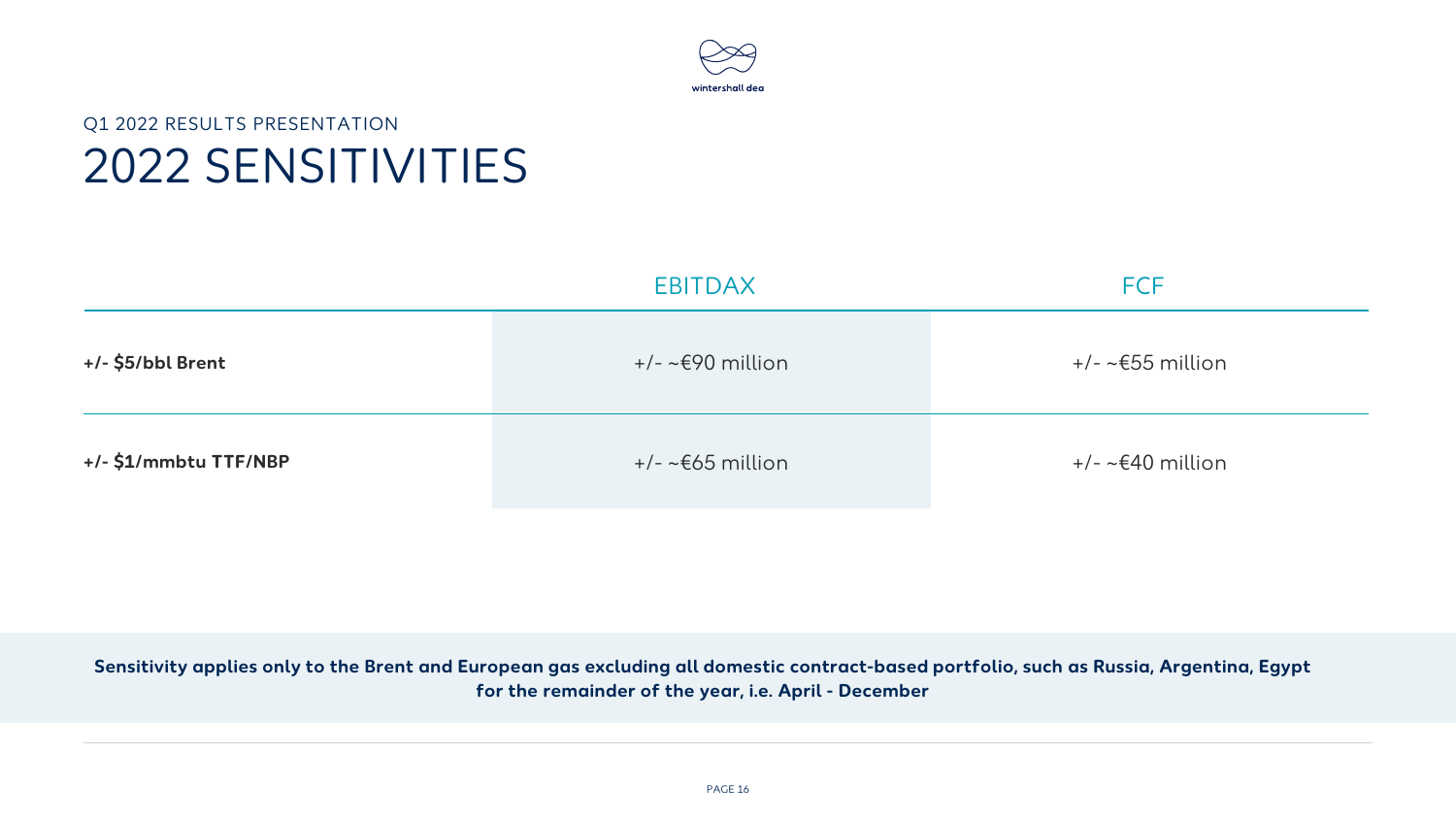# wintershall dea

### Q1 2022 RESULTS PRESENTATION PRODUCTION



#### PRODUCTION1 (WI, MBOE/D) Q1 2022 PRODUCTION1 COMPOSITION



1 | ON A WORKING INTEREST BASIS, INCLUDING PROPORTIONAL PRODUCTION FROM AT EQUITY ACCOUNTED COMPANIES, EXCLUDING LIBYA ONSHORE PRODUCTION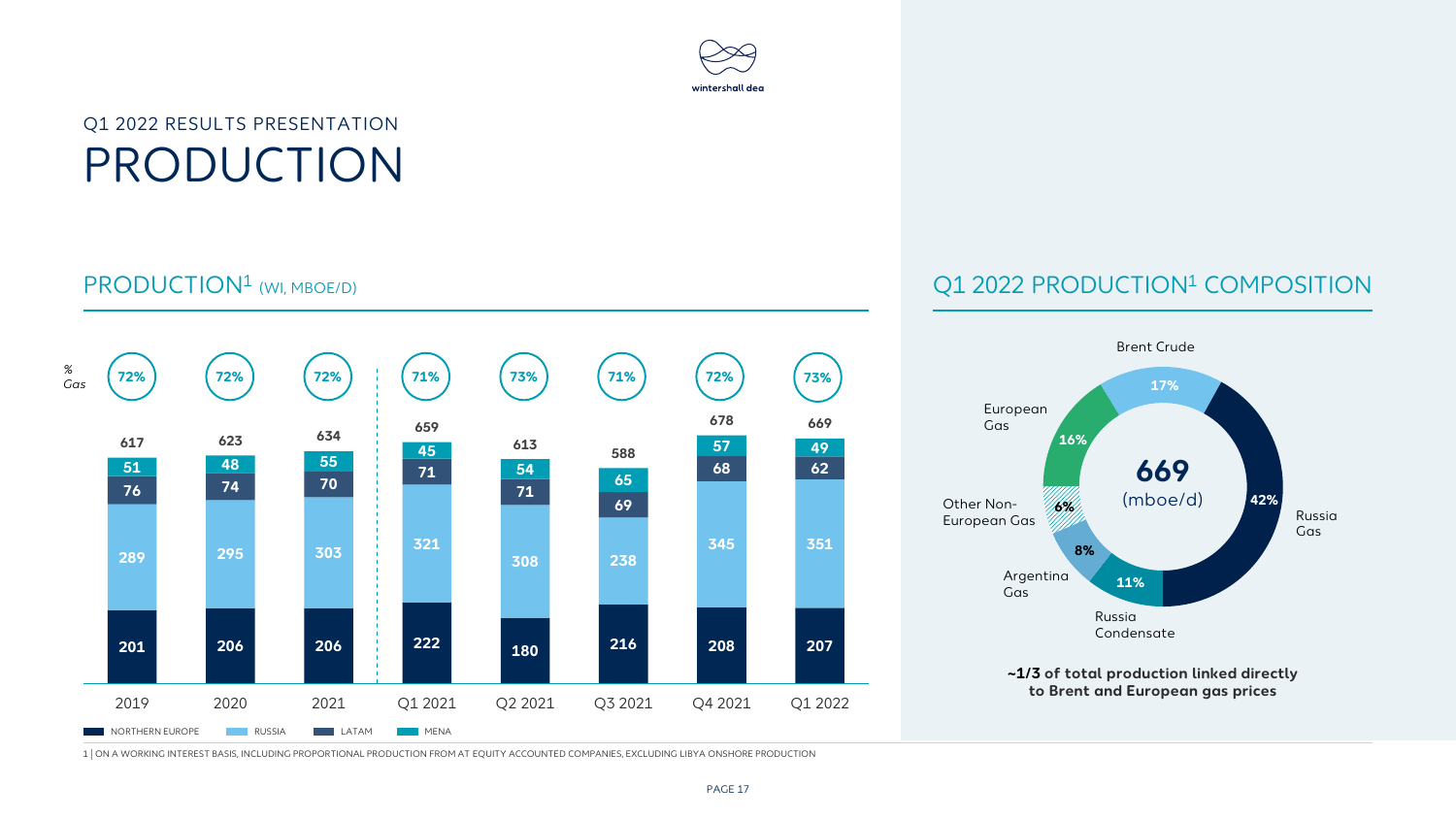

## Q1 2022 RESULTS PRESENTATION COMMODITY HEDGING (AS OF 31 MAR 2022)

|                           |                                                     | 2022 | 2023         | 2024         | 2025   |
|---------------------------|-----------------------------------------------------|------|--------------|--------------|--------|
| Total                     | Total Volumes, mboe/d<br>(Change since 31 Dec 2021) | 75   | 71<br>$(+2)$ | 39<br>$(+4)$ | $(+1)$ |
| Cas                       | Volume, mbbl/d                                      | 314  | 319          | 173          | 5      |
|                           | Price, \$/bbl                                       | 5.8  | 6.6          | 7.1          | 11.8   |
| $\overline{\overline{o}}$ | Volume, mmscf/d                                     | 21   | 16           | 9            |        |
|                           | Price, \$/mscf                                      | 58   | 62           | 64           |        |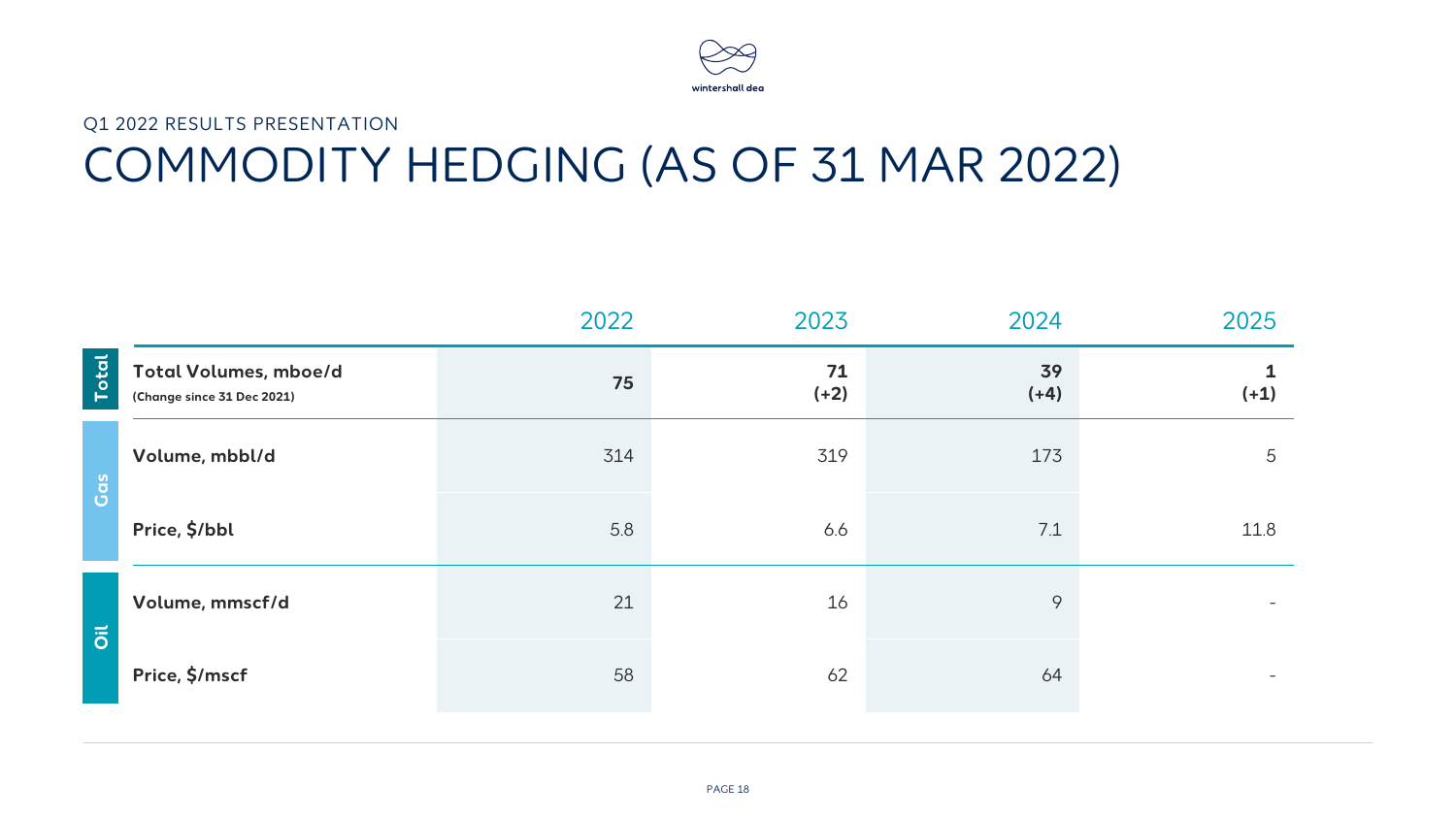

# Q1 2022 RESULTS PRESENTATION RESULTS SUMMARY

|                   |                                    | Unit             | Q1 2022    | Q1 2021    | Q4 2021    |
|-------------------|------------------------------------|------------------|------------|------------|------------|
|                   | Production <sup>1</sup>            | mboe/d           | 669        | 659        | 678        |
| Environment       | <b>Brent</b>                       | $$/$ boe         | 101        | 61         | 79         |
|                   | <b>Gas TTF</b>                     | \$/mscf          | 31.5       | 6.5        | 30.9       |
|                   | <b>EBITDAX</b>                     | $\n  emillion\n$ | 1,839      | 704        | 1,509      |
| Financial Results | <b>Operating Cash Flow</b>         | $\n  emillion\n$ | 1,245      | 693        | 1,021      |
|                   | $Capex^2$                          | $\n  emillion\n$ | 208        | 239        | 280        |
|                   | <b>Free Cash Flow</b>              | $\n  emillion\n$ | 1,022      | 400        | 878        |
|                   | <b>Adjusted Net Income</b>         | $\n  emillion\n$ | 669        | 171        | 376        |
|                   |                                    |                  | 31.03.2022 | 31.03.2021 | 31.12.2021 |
| Shei              | <b>Net Debt</b>                    | $\n  emillion\n$ | 1,360      | 4,135      | 2,510      |
| <b>Balance</b>    | <b>Leverage Ratio (LTM)</b>        | $\times$         | 0.3        | 2.2        | 0.7        |
|                   | <b>Cash &amp; Cash Equivalents</b> | $\n  emillion\n$ | 3,077      | 802        | 2,106      |

1 | ON A WORKING INTEREST BASIS, INCLUDING PROPORTIONAL PRODUCTION FROM AT EQUITY ACCOUNTED COMPANIES , EXCLUDING LIBYA ONSHORE PRODUCTION 2 | EXCLUDING CAPITALISED EXPLORATION AND ACQUISITION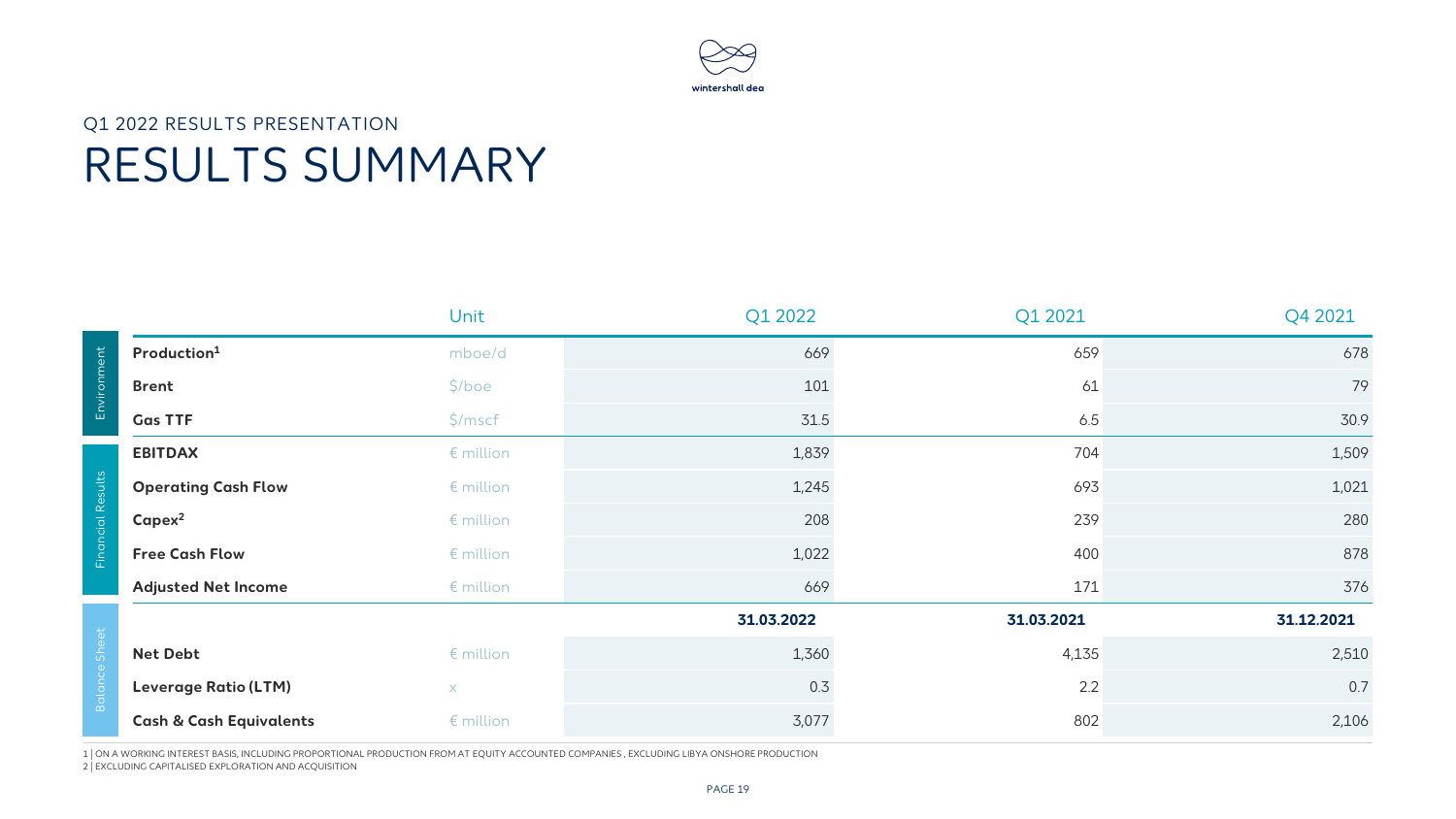

### Q1 2022 RESULTS PRESENTATION DEBT MATURITY PROFILE

#### € MILLION1